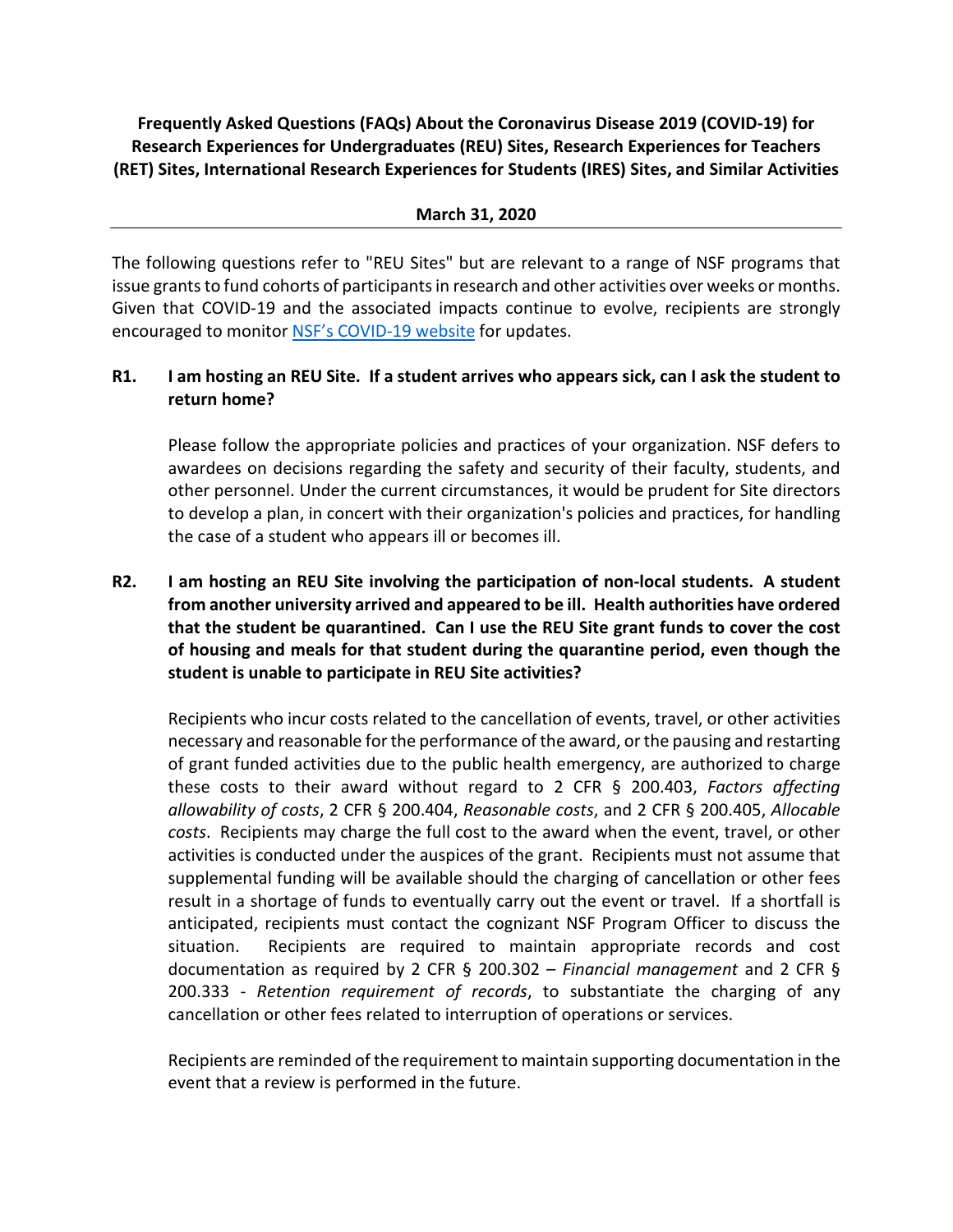**R3. I am a PI for an NSF-funded REU Site, conference, or research project in which the investigators are geographically distributed. I am considering replacing the planned face-to-face interactions with the use of virtual technology. Beyond simple videoconferencing, I would like to use augmented reality or other technology to make the interactions more effective. May I submit a supplemental funding request to purchase and distribute the necessary equipment and/or contract with a service provider?**

Contact the cognizant NSF Program Officer managing your award. Supplements can be made to address unexpected events that threaten the original scope and objectives of an award, but the award of a supplement is contingent on the availability of funding at NSF. The Program Officer may also want to discuss whether the changes would constitute a "change in objectives or scope" of the award.

## **R4. Is NSF canceling or discouraging the operation of all REU Sites that were scheduled to operate during the summer of 2020?**

No. REU Sites are funded by individual NSF grants, and grantees are responsible for making decisions about how to manage their grant-funded activities based on their organizational policies, their local conditions, the timing of the activities, the particular students and faculty who would participate in the activities, and other factors. Decisions about whether or how to operate REU Sites will vary from one grantee to another. NSF is not prescribing a "one size fits all" approach. In making decisions, we encourage grantees to consult the resources mentioned at the beginning of the "Frequently Asked Questions (FAQs) About the Coronavirus Disease 2019 (COVID-19) for National Science Foundation (NSF) Proposers and Awardees."

#### **R5. What if my organization decides to cancel our NSF-funded REU Site for this summer? Do we need permission from NSF?**

Contact the cognizant NSF Program Officer about this situation. REU Program Officers are open to the use of no-cost extensions to allow a postponement of this year's Site to a future year. All NSF grants are eligible for a one-year grantee-approved no-cost extension and then further extensions as approved by NSF. If you cancel your REU Site this summer and would like an extension because of the COVID-19 disruption: (1) Report the need and your plan to the cognizant NSF Program Officer for your award. (2) Describe the situation in your next Annual Project Report, particularly in the "Changes/Problems" section of the report. (3) When you submit the relevant "notification" (Grantee-Approved No-Cost Extension) or "request" (NSF-Approved No-Cost Extension) in Research.gov, describe the circumstances in detail in the "Justification" section of the form. If these steps are followed, the postponement should *not* require the submission of a request for "Changes in Objectives or Scope" via Research.gov.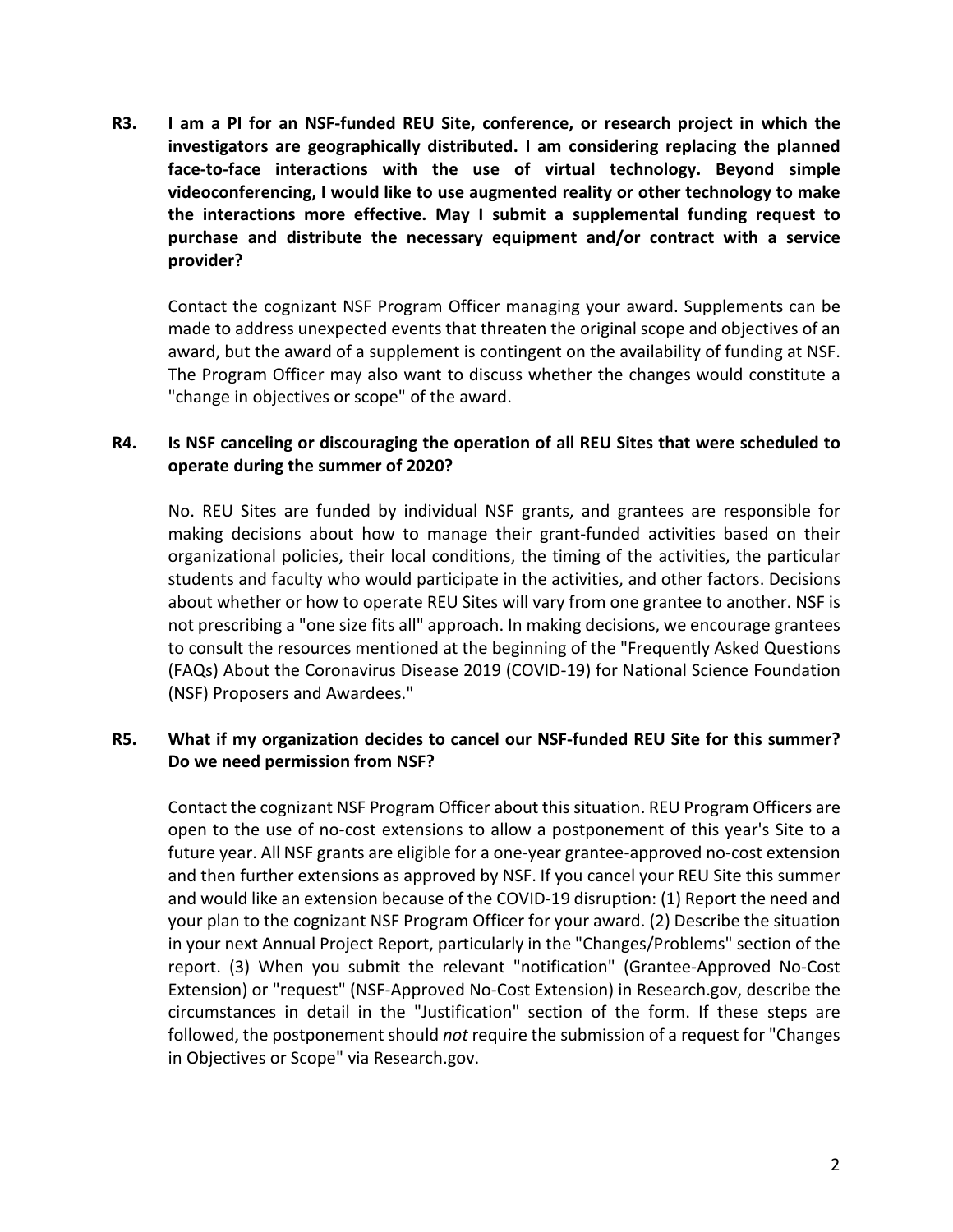## **R6. What if I could still operate my REU Site this summer but would need to restructure it in some way? Would that require permission from NSF?**

Contact the cognizant NSF Program Officer about your situation. Program Officers are aware that running an NSF-funded activity in face of the COVID-19 situation may require flexibility and creativity, and different grantees will take different approaches. Besides some cancellations/postponements of REU Sites, program officers have heard from grantees that propose to convert their Site to a virtual Site (with online training modules, online lab visits, mediated virtual research, etc.) or "distributed" Site, run a shorter Site (one that would start later in the summer), enroll only students within driving distance from campus (but not regular students at the host university), or move the research location of a Site (for example, move an international REU Site, which was scheduled for a "no travel" zone, to the mainland United States so that there is a better chance that it might be able to operate this summer). Other restructurings are also possible. Students' research projects constitute the core component of an REU Site, the conduct of authentic research. While not all types of research are suitable for conversion to an online experience, virtual Sites may be allowed when the quality of students' experience is maintained and when the virtual research will enable the students to have outcomes similar to the original project design. When you outline your idea to your Program Officer, if the idea represents a *major* departure from the plans in your NSF award, the Program Officer might recommend that you submit a request for "Changes in Objectives or Scope" via Research.gov. In some cases, a request for "Reallocation of Funds Provided for Participant Support Costs" might also be required if there is a need to rebudget Participant Support Costs.

#### **R7. If the REU Site that I direct is canceled, postponed, or re-timed this summer, when will my Annual Project Report be due?**

NSF has automatically extended the due date for submission of all Annual Project Reports due between March 1 and April 30, 2020, by 30 days. These project reports must continue to be submitted via Research.gov. Recipients are reminded that NSF cannot make any new award or supplement any existing award if the principal investigator (PI) or any co-PI(s) has an overdue Annual Project Report; therefore, it is vital that annual reports are submitted by the revised due date.

# **R8. Suppose that my organization cancels our NSF-funded REU Site this summer, but I have already accepted students for the Site. May I guarantee slots for next summer to students who were accepted for this summer? If so, what about students who will graduate and thus would not be eligible "undergraduates" next summer?**

If you wish to extend offers to students for next summer, follow your organization's policies and procedures. If you wish to include any students who will receive their bachelor's degree before next summer, contact the cognizant Program Officer for your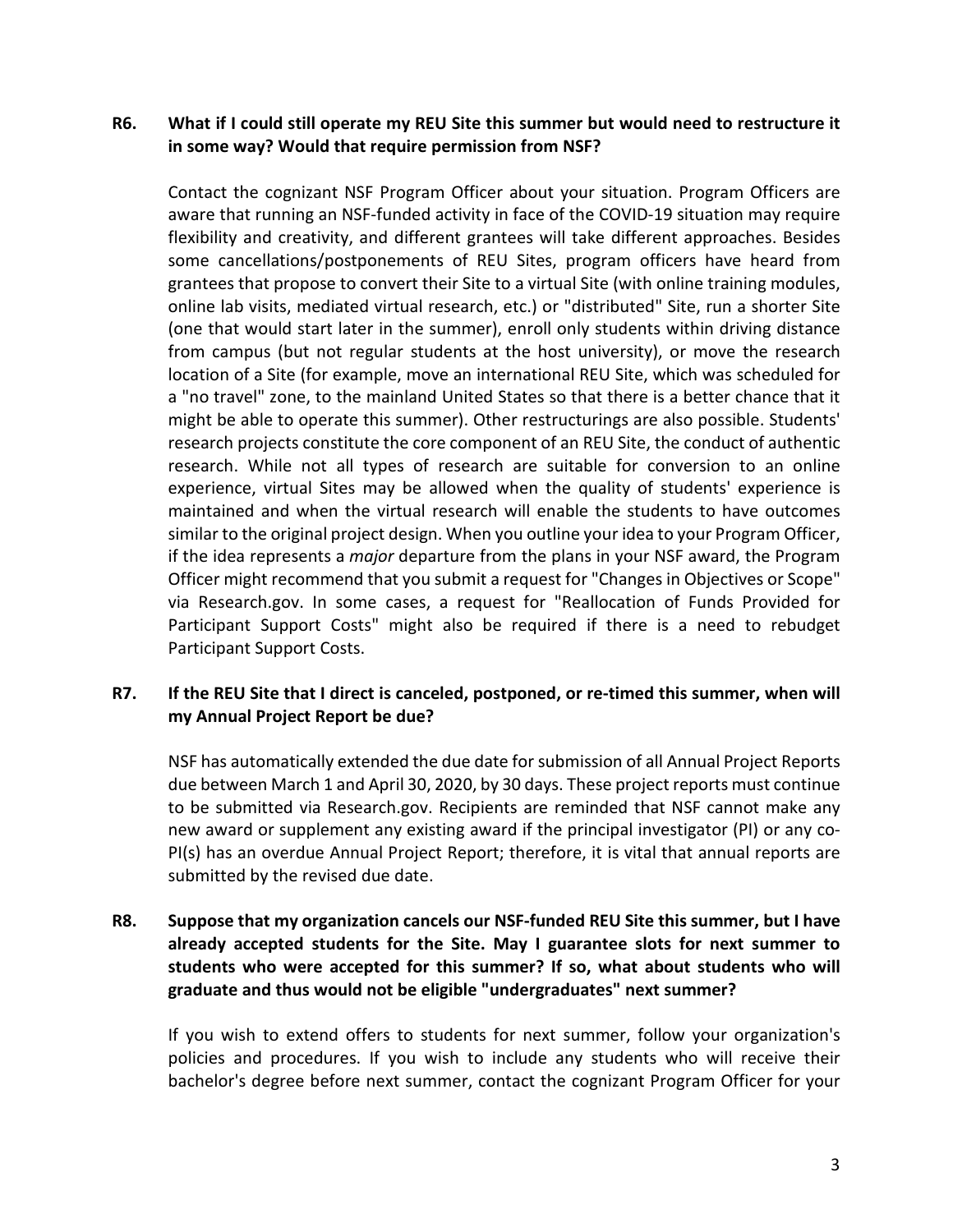REU Site award, who might approve this exception through e-mail. Also describe your plan in your next Annual Project Report.

**R9. Suppose that my organization cancels our NSF-funded REU Site this summer. Can expenses that have already been incurred prior to the cancellation of the Site be charged to the NSF grant? What about nonrefundable airline tickets that students purchased to travel to the Site? What about nonrefundable dorm or housing deposits that either students or my program (on behalf of the students) put down earlier?**

Recipients who incur costs related to the cancellation of events, travel, or other activities necessary and reasonable for the performance of the award, or the pausing and restarting of grant funded activities due to the public health emergency, are authorized to charge these costs to their award without regard to 2 CFR § 200.403, *Factors affecting allowability of costs*, 2 CFR § 200.404, *Reasonable costs*, and 2 CFR § 200.405, *Allocable costs*. Recipients may charge the full cost to the award when the event, travel, or other activities is conducted under the auspices of the grant. Recipients must not assume that supplemental funding will be available should the charging of cancellation or other fees result in a shortage of funds to eventually carry out the event or travel. If a shortfall is anticipated, recipients must contact the cognizant NSF Program Officer to discuss the situation. Recipients are required to maintain appropriate records and cost documentation as required by 2 CFR § 200.302 – *Financial management* and 2 CFR § 200.333 - *Retention requirement of records*, to substantiate the charging of any cancellation or other fees related to interruption of operations or services.

Recipients are reminded of the requirement to maintain supporting documentation in the event that a review is performed in the future.

# **R10. I direct an REU Site and still plan to operate it this summer (although that plan could change). May I require that all students be tested for COVID-19 before participating in the REU Site? If so, could the cost of these tests be charged to the NSF grant?**

Please follow the appropriate policies and practices of your organization. NSF defers to awardees on decisions regarding the safety and security of their faculty, students, and other personnel. In general, if your organization were to require *all similarly situated students* (i.e., all those participating in activities on campus during the summer months) to be tested, the costs for the tests for your REU students could be charged to the grant. (This answer should not be construed as a recommendation for such a requirement.)

**R11. I direct an REU Site and still plan to operate it this summer -- but that plan could change at any time. Can students or my university charge travel insurance to the NSF grant, which would allow the cancellation of travel at the last minute without losing money on the tickets? If I have to change the start date of my REU Site (and the students' airline tickets have not been insured), could ticket change fees be charged to the NSF grant if the airlines have not waived them?**